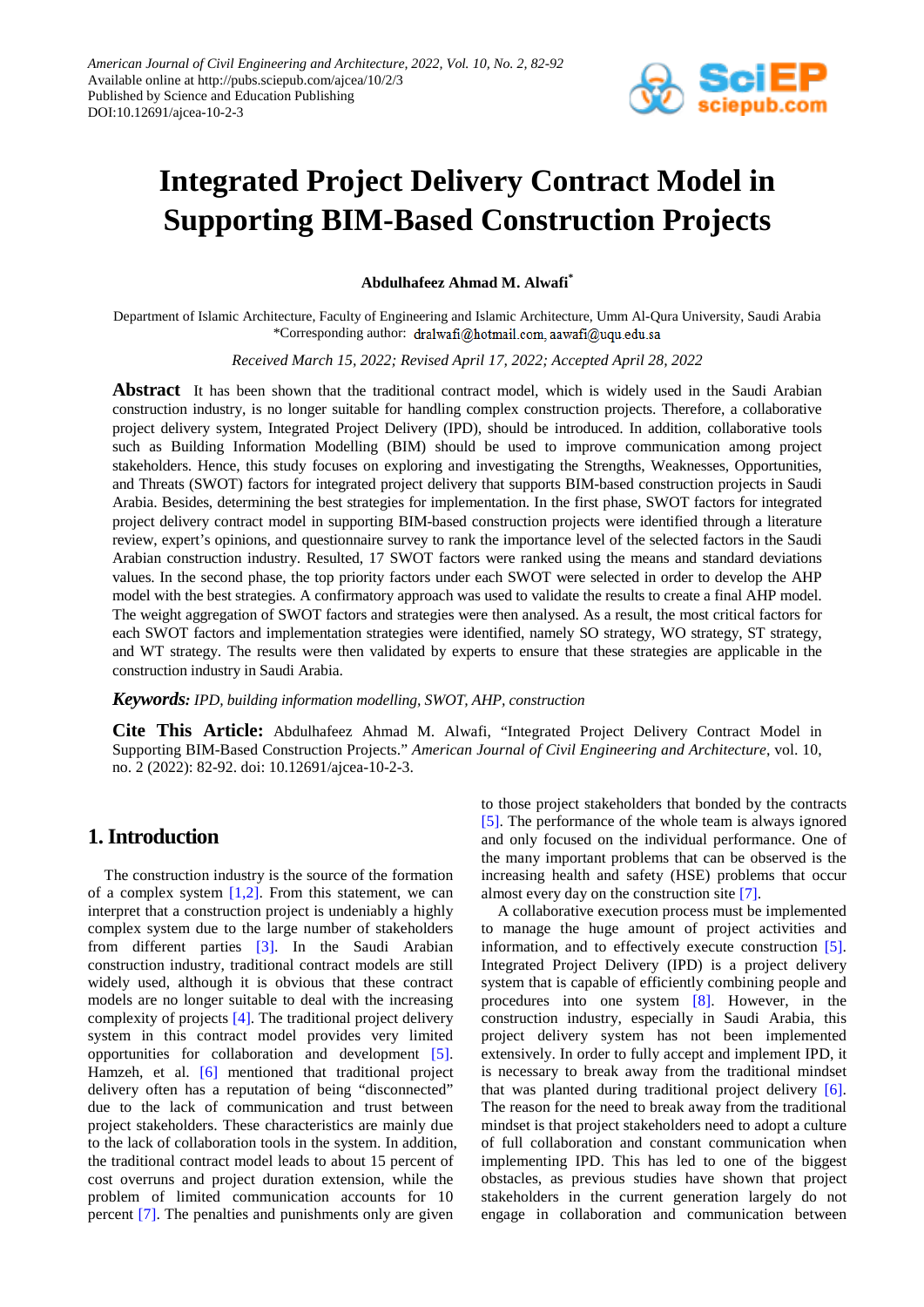parties [\[7\].](#page-9-5) In addition, for the full implementation of IPD, full adaptation to the local economy and culture is crucial, which most construction companies cannot meet [\[1\].](#page-9-0) Implementing a new project delivery system by abandoning the previous project delivery system could require a huge investment [\[9\].](#page-9-7) Contractors who know little about IPD and do not have a clear idea of the profitability of IPD will not dare to take the risk of this investment.

To improve communication between building parties, an effective collaborative tool can also be used, namely Building Information Modelling (BIM). BIM has the same fate as IPD in that, despite all its advantages for increasing project efficiency, it is not yet widely used in the construction industry. There is still a very unclear idea of the actual tasks and responsibilities of a BIM consultant [\[10\].](#page-9-8) The confusion in delegation will sabotage the benefits of BIM consultant role. Abd Jamil and Fathi [\[11\]](#page-9-9) agreed that compensation related to the use of BIM is one of the main obstacles in the implementation of BIM. The payment of contractors and consultants will change as payment can be based on performance metrics. Ownership of the model is a major challenge in implementing BIM. The debate over who should own the model always causes confusion. Some felt that the project owner should own the model, while others felt that the primary model owner should [\[10\].](#page-9-8)

From the previous studies, we can conclude that IPD and BIM are inefficient when implemented separately. IPD plays the role of a delivery system, while BIM is a tool. IPD should support BIM -based projects in Saudi Arabia to reach their full potential. Ilozor and Kelly [\[12\]](#page-9-10) mentioned that BIM is able to provide a single platform for data collection and integration, while IPD provides a framework for stakeholders to collaborate with common goals. Therefore, this study aims to investigate the current contracting model for BIM-based construction projects, explore the SWOT factor of IPD to support BIM -based projects and strategies of IPD contracting model for BIM based projects in Saudi Arabia, and suggest the best strategy for using IPD for BIM to support construction projects in Saudi Arabia. This study would help stakeholders and the construction industry to achieve future goals of implementation huge projects with an effective time management, where the importance of contracting model is little understood. These factors encourage contracting concepts to be integrated into the BIM. Subsequently, the enhancement and efficiency of the construction projects in the industry will be increased.

# **2. Literature Review**

# **2.1. Integrated Project Delivery (IPD) & Building Information Modeling (BIM)**

Integrated project delivery (IPD) is generally defined as a project delivery system that integrates project stakeholders along with project operations and business structures into an innovative construction proces[s \[6\].](#page-9-4) This delivery system involves collaboration among members in the early stages of the process to promote trust and control future problems in the early stages [\[13\].](#page-9-11) The IPD consists of shifting the tasks in the early stage of the design phase to the construction process [\[5\].](#page-9-3) The shifting of work then involves contribution from different construction parties at the same time, which requires a high level of collaboration.

Furthermore, IPD unifies all practises into a single building project to make all members aware that they are all working as one [\[7\].](#page-9-5) IPD aims to overcome the main problem of the conventional project delivery system, which is often called "segmented" and consists of a silo effect [\[14\].](#page-9-12) Mutual respect and functional interaction are one of the main issues in the implementation of IPD [\[5\].](#page-9-3) It provides not only a platform but also a common environment to promote professionalism among project parties [\[7\].](#page-9-5) One of the main features of IPD is gain share and pain share [\[6\].](#page-9-4) Negative consequences are shared equally by all members, and rewards are shared equally by all members. The integrated feature of IPD reduces the possibility of project extensions, cost overruns and wastage of work [\[15\].](#page-9-13) Kiani and Khalili Ghomi [\[15\]](#page-9-13) also added that IPD can also efficiently provide transparency to all project members. As mentioned earlier, IPD can enhance collaboration and search for alternative solutions using collaboration tools such as Building Information Modelling (BIM) [\[7\].](#page-9-5)

Nevertheless, building Information Modelling (BIM) is a data-rich and multifunctional digital data model for storing building designs and promotes both construction and operation in a collaborative platform [\[16\].](#page-9-14) In addition to data storage, BIM is also a knowledge sharing platform as BIM allows multiple inputs from different users and parties [\[11\].](#page-9-9) BIM Is able to analyse the perspectives and requirements of different users and generate feedback to improve building design [\[16\].](#page-9-14) In addition, Gbadamosi, et al. [\[17\]](#page-9-15) mentioned that BIM has the ability to improve the efficiency of information flow through a virtual integration platform. It ensures that all members are connected and updated in real time. BIM is not only a technological tool, but also involved in the whole project life cycle by participating in decision making from the earliest to the last phase  $[11]$ . Therefore, BIM is always known to be multidisciplinary and to identify issues that may or may not affect the projects.

The BIM has the function of collision detection, which facilitates the maintenance of the design model. In addition, BIM is able to generate drawings and documents quickly, replacing CAD drawings with lower efficiency [\[2\].](#page-9-16) BIM is characterized by transparency and promotes collaboration among project stakeholders. Therefore, BIM can promote integration, which in turn addresses the implementation of IPD throughout the project life cycle [\[5\].](#page-9-3) Rowlinson [\[1\]](#page-9-0) mentioned that BIM could be a pilot for early engagement and integration in construction project delivery. BIM as a collaborative management tool can only be fully utilized if it is supported by collaborative project delivery, namely IPD [\[5\].](#page-9-3) This shows once again that both tools and project execution need to work together to reach their full potential.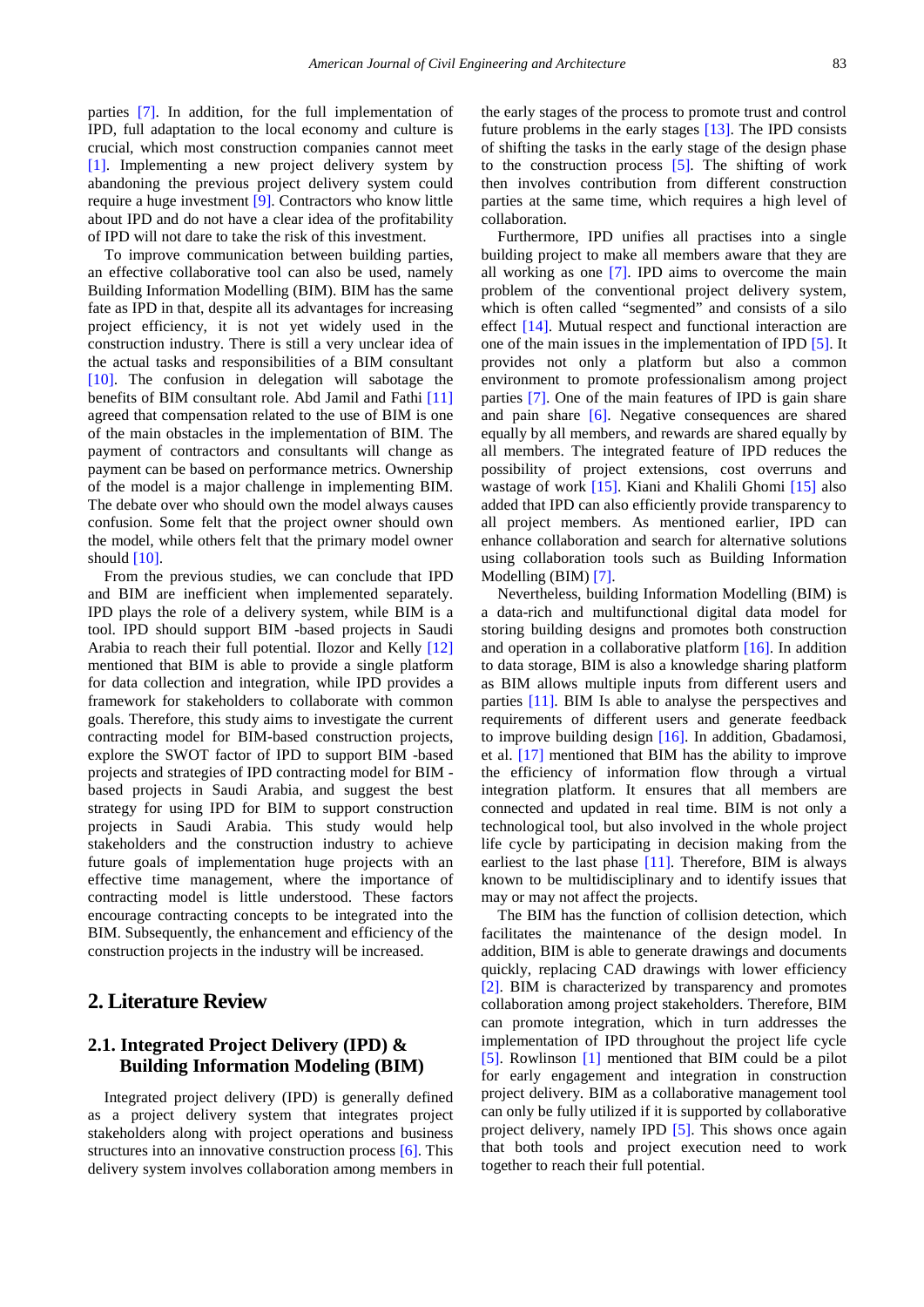<span id="page-2-0"></span>

|                |                                                                         | <b>Previous study</b>     |                                            |                                        |                       |                                   |                            |  |  |
|----------------|-------------------------------------------------------------------------|---------------------------|--------------------------------------------|----------------------------------------|-----------------------|-----------------------------------|----------------------------|--|--|
| No.            | <b>SWOT Factor</b>                                                      | Fakhimi,<br>et al. $[19]$ | Kiani and Khalili<br>Ghomi <sup>[15]</sup> | <b>Ilozor</b> and<br><b>Kelly</b> [12] | Mei, et al.<br>$[18]$ | <b>Ilozor</b> and<br>Kelly $[12]$ | Halttula,<br>et al. $[20]$ |  |  |
|                | Strength $(S)$                                                          |                           |                                            |                                        |                       |                                   |                            |  |  |
| 1              | limited errors occur                                                    |                           | X                                          |                                        |                       | $\mathbf x$                       | $\mathbf X$                |  |  |
| $\overline{c}$ | enhance the design toward sustainability                                |                           |                                            |                                        | X                     |                                   |                            |  |  |
| 3              | more collaboration among project<br>stakeholder                         | $\mathbf{x}$              |                                            |                                        | X                     |                                   |                            |  |  |
| 4              | avoid risk and rewards                                                  | X                         |                                            |                                        |                       |                                   | X                          |  |  |
| 5              | meets future activities and goals                                       |                           | X                                          |                                        |                       |                                   |                            |  |  |
|                |                                                                         |                           | Weakness (W)                               |                                        |                       |                                   |                            |  |  |
| 6              | high cost of implementation and<br>procurement                          |                           | X                                          |                                        |                       |                                   |                            |  |  |
| 7              | conflict in interest between project<br>stakeholders                    |                           |                                            |                                        | $\mathbf X$           |                                   |                            |  |  |
| 8              | It difficult to understand the contract model<br>and the implementation | $\mathbf{X}$              | $\mathbf x$                                |                                        |                       |                                   |                            |  |  |
| 9              | required culture change                                                 | X                         |                                            |                                        |                       |                                   |                            |  |  |
|                |                                                                         |                           | Opportunity (O)                            |                                        |                       |                                   |                            |  |  |
| 10             | expansion of market opportunity                                         |                           |                                            | $\mathbf{X}$                           | $\mathbf X$           |                                   |                            |  |  |
| 11             | reduce environment impact                                               |                           |                                            | X                                      |                       |                                   | X                          |  |  |
| 12             | improvement of contractor matter                                        | $\mathbf{X}$              |                                            |                                        |                       |                                   | $\mathbf X$                |  |  |
| 13             | promote innovative methodology in the<br>industry                       |                           |                                            |                                        | $\mathbf X$           |                                   |                            |  |  |
|                |                                                                         |                           | Threat (T)                                 |                                        |                       |                                   |                            |  |  |
| 14             | lack of practice on the contract model and<br>implementation            | $\mathbf{X}$              | $\mathbf x$                                |                                        |                       |                                   |                            |  |  |
| 15             | lack of support from the authority                                      |                           | X                                          |                                        |                       |                                   |                            |  |  |
| 16             | required of a qualified operator                                        | $\mathbf{x}$              | X                                          |                                        |                       |                                   |                            |  |  |
| 17             | unclear vision of ROI leads to unwillingness<br>on the implemen-tation  |                           | X                                          |                                        |                       |                                   |                            |  |  |

**Table 1. SWOT factors of Integrated Project Delivery in supporting BIM-based project**

## **2.2. Developing SWOT Factors**

The strengths, weaknesses, opportunities, and threats (SWOT) of integrated project development (IPD) in supporting BIM -based projects were examined. Based on the previous study, a total of seventeen (17) factors underlying SWOT were identified. The seventeen factors were located at SWOT of IPD in supporting BIM -based projects. The summary of the SWOT factors and the relationship between previous studies that addressed the SWOT factors are shown in [Table 1.](#page-2-0)

## **2.2.1. Strength (S)**

According to the strength (S) factors, reduce design errors effectively. When a BIM-based project is supported by IPD, errors within the project can be effectively reduced and avoided [\[18\].](#page-9-18) The overall efficiency of the project is increased due to the reduced error rate. Apart from error reduction, Ilozor and Kelly [\[12\]](#page-9-10) mentioned that the interaction of IPD and BIM can improve the cost, schedule, and project dynamics to increase the overall performance of the project.

In addition, they also help to improve maintenance, operations, and constructability planning [\[20\].](#page-9-19) Besides, Support for sustainable design. IPD that facilitate the integrated design process can greatly improve the building energy simulation performed by BIM, which is known as an efficient tool for sustainable design [\[18\].](#page-9-18) This shows that IPD is the best and most effective system for integrating BIM as a sustainability tool.

Improving collaboration. IPD is characterized by integration and early involvement, while BIM itself is a comprehensive data storage and collaboration tool [\[18\].](#page-9-18) Moreover, the bilateral collaboration of IPD and BIM could efficiently support the integration in the early stage of the projects. BIM is also widely known as a very effective team building tool that supports the integration strategy of IPD [\[19\].](#page-9-17) In addition, IPD supporting BIM also provides a much clearer communication medium between stakeholders to improve collaboration.

Equal risk and reward for all project stakeholders. The risks that occur during the project or the gains that are achieved by the project are borne equally by all project stakeholders [\[19\].](#page-9-17) This is due to the fact that each project stakeholder has equal responsibility for their contribution to the project objectives throughout the life cycle of the projec[t \[20\].](#page-9-19)

#### **2.2.2. Weakness (W)**

The weakness is focus on the expensive procurement and implementation. Implementing IPD and BIM requires the purchase of expensive software, and there are also some costs associated with changing the contract model. Project stakeholders believe that implementation is expensive because of the lack of funds to implement BIM [\[15\].](#page-9-13) The customer will not invest in the contract model unless it becomes a significant ROI.

Also, an interoperability problem has found that the BIM-based project supported by IPD consists of interoperability problems between software. The BIM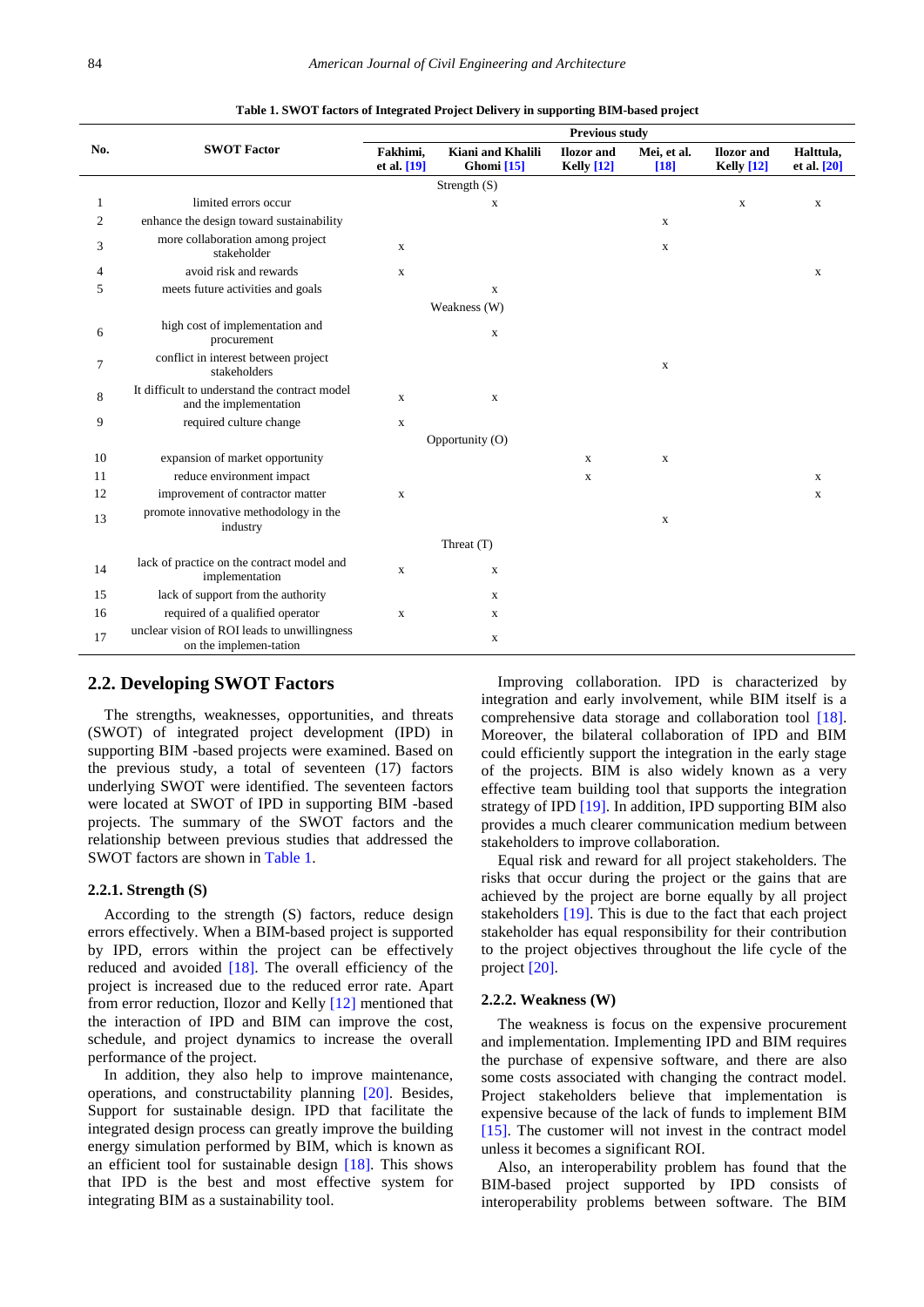model can only run in a specific software and does not allow sharing with other software [\[12, 19\].](#page-9-10) The lack of interoperability of BIM sabotages the integrating and collaborative property of both BIM itself and IPD [\[15\].](#page-9-13)

The contract model and implementation are difficult to understand. Kiani and Khalili Ghomi [\[15\]](#page-9-13) mentioned that the difficult understanding of the contract model is one of the obstacles in implementation. Practical implementation examples from other countries should be used as a guide for implementation in Saudi Arabia.

Required Culture Change. The introduction of IPD to support BIM -based projects required a significant change in construction processes and a culture change among project stakeholders [\[19\].](#page-9-17) Several project stakeholders are forced to abandon their traditional mindset to accept the new project delivery [\[6\].](#page-9-4)

#### **2.2.3. Opportunity (W)**

Globalization through the involvement of international project participants. IPD and BIM-based project collaboration could increase market opportunities due to the ability of bilateral collaboration to improve project efficiency [\[18\].](#page-9-18) IPD supporting a BIM -based project can also shift the product chain toward globalization [\[12\].](#page-9-10) In addition, the increase in market opportunities is also due to the characteristics of alternative approaches [\[18\].](#page-9-18)

Reduce the environmental impact. The increasing implementation of IPD that supports BIM -based projects can fulfil the need to reduce the environmental impact in the construction industry  $[12]$ . This is due to the characteristics of BIM as a sustainable tool in construction [\[18\].](#page-9-18) In addition, IPD and BIM will make the construction process much more sustainable because the cooperation can effectively reduce the waste on the construction site [\[20\].](#page-9-19)

Improving contract issues. The coupling of IPD and BIM can improve the contractual and legal aspects of the project. The traditional contract models only focus on the lowest bid [\[19\].](#page-9-17) This bidding method has sabotaged the integration of project stakeholders [\[20\].](#page-9-19) Therefore, a better contract model for collaboration is needed, especially for BIM -based projects supported by IPD.

Foster innovation in the industry. The collaboration of IPD and BIM can lead the construction industry to an unprecedented culture of innovation [\[18\].](#page-9-18) The innovation that benefits the industry focuses primarily on collaboration achieved through the use of innovative collaborative technologies and highly collaborative project delivery.

#### **2.2.4. Threat (T)**

The lack of practice in the contract model and implementation. There is a very limited amount of educational material available on the implementation of Integrated Project Delivery and BIM [\[15\].](#page-9-13) The issue is influenced by the limited supply of BIM on the market [\[19\].](#page-9-17) The outcome is a 0 to 1 score when the weights are compatible with the criteria [\[21\].](#page-9-20) Few studies have applied the AHP technique on selecting sustainable building materials based on environmental, economic, and social criteria. It is shown that there is a disparity between current policy instruments, such as the life-cycle analysis (LCA), and their practical use in the environmental assessment Akadiri [\[22\].](#page-9-21) The study assessed the sustainability of three roofing materials, which will allow stakeholders to select sustainable building materials. However, the selected classification criteria were not based on a literature review. Besides, the research also ignored many significant parameters of sustainable building materials [\[22\].](#page-9-21) An AHP model for selecting the best sustainable agricultural method was likewise developed. Again, results show that the ecological criterion is essentia[l \[23\].](#page-9-22)

Besides, lack of support from the authority. According to Kiani and Khalili Ghomi [\[15\],](#page-9-13) limited legal support from local authorities is a major threat to the implementation of IPD that supports BIM -based projects. This is due to the fact that the use of BIM and IPD in the construction industry is still unique in the world and especially in Saudi Arabia.

The need for a qualified contractor. The need for qualified contractors has led to challenges in the implementation of bilateral cooperation [\[19\].](#page-9-17) As mentioned earlier by Kiani and Khalili Ghomi [\[15\],](#page-9-13) it is difficult to operate the software and training is required. The skills and competence of an operator are essential to operate and handle the software BIM [\[15\].](#page-9-13)

The customer's unwillingness to use BIM -based IPD. Kiani and Khalili Ghomi [\[15\]](#page-9-13) confirmed that the project owner is not willing to use BIM -based IPD, which is a major threat to the implementation. The project needed a clear vision of return on investment (ROI) to enable funding of a new project process [\[7\]](#page-9-5)

# **3. Methodology**

This study set a total of three objectives: to investigate the current contracting model for BIM -based projects in Saudi Arabia and explore the SWOT factor for IPD to support BIM -based projects (objective 1), to identify the SWOT and strategies of IPD contracting model for BIM-based projects in Saudi Arabia (objective 2), and to propose the best strategy for using IPD for BIM to support construction projects (objective 3). To achieve the objectives of the study, a mixed method was used as shown in [Figure 1.](#page-4-0)

To achieve objective 1, the exploratory approach was used. Purposive sampling is used as the sampling method. According to Sekaran and Bougie [\[24\],](#page-9-23) purposive sampling is a technique used to find a specific target group of people who can provide useful information based on their qualifications on the topic  $[25]$ . The respondents come from academic backgrounds, but at the same time have been working in the industry for more than 10 years. The respondents have indicated the current contracting model used for the BIM -based project in Saudi Arabia based on their experiences. In addition, they have also confirmed and modified the SWOT factor for IPD to support BIM -based projects identified in previous studies. The data will be collected through interviews and questionnaires as the data is primary data. After the data collection is completed, the data will be analysed using descriptive qualitative analysis.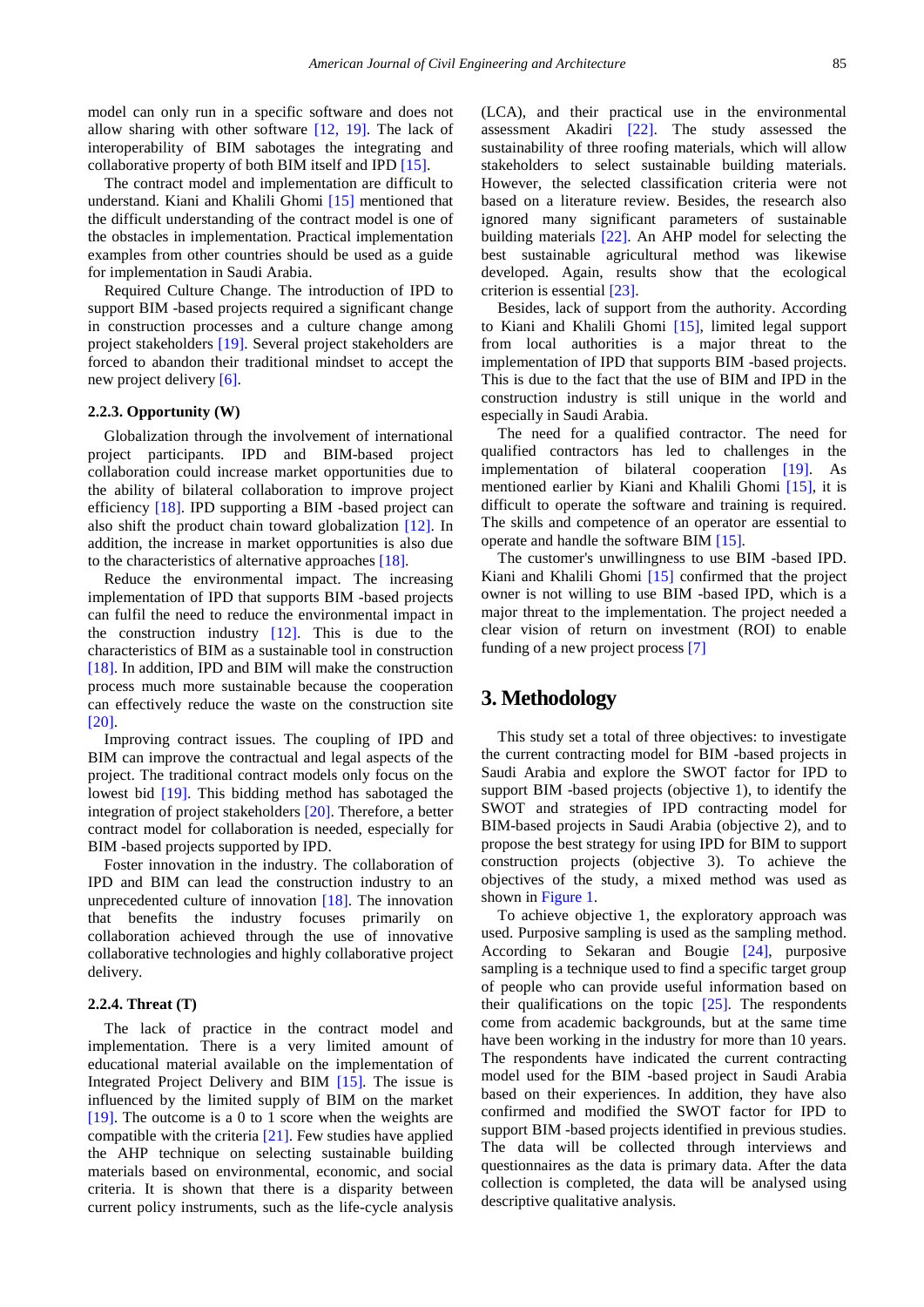<span id="page-4-0"></span>

**Figure 1.** Research flow chart

<span id="page-4-1"></span>

Figure 2. The AHP model for the best strategy analysis

For objective 2, the exploratory approach was used. Respondents are identified using snowballing. Sekaran and Bougie [\[24\]](#page-9-23) mentioned that snowballing is a sampling technique in which respondents participate voluntarily. Once the respondents related to the study are identified, the respondents will identify other respondents who are likely to search for a respondent similar to the background of the study. This study is based on 42 respondents. The respondents are project participants from the construction industry in Saudi Arabia. The survey method is interview by distributing the questionnaire. The respondents rated the factors of SWOT on a Likert scale in the questionnaire and indicate appropriate implementation strategies based on their experiences. Therefore, it is also primary data. The collected data is then analysed using statistical descriptive analysis to identify the most important SWOT factors and strategies.

To achieve Objective 3, a confirmatory approach was used. A purposive sample is used to identify respondents [\[26\].](#page-9-25) The interviewees are experienced employees in the construction industry with high years of experience. Three experts were interviewed. The questionnaires were used to identify the most critical factor SWOT and the best strategy to implement IPD for BIM in Saudi Arabian construction projects. The collected data were analysed using Analytic Hierarchy Process (AHP) model as shown in [Figure 2.](#page-4-1) AHP is a decision-making tool that is capable of aligning qualitative and quantitative factors [\[27,28\].](#page-9-26) AHP is effective in comparing alternative strategies.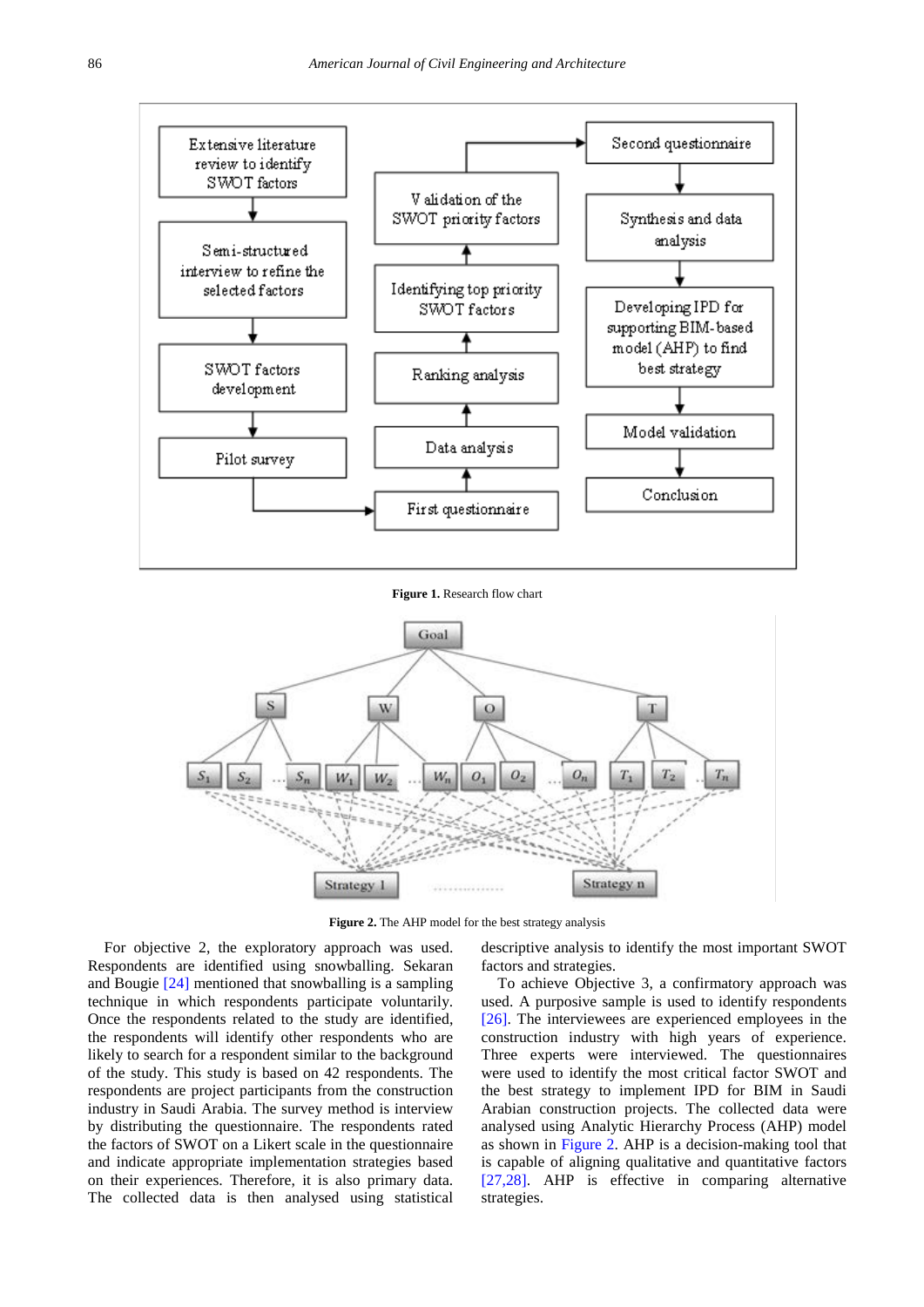# **4. Results**

## **4.1. Semi-structured Interview**

In order to confirm and validate the results of the investigation of the SWOT factor of IPD in supporting BIM based construction projects from the previous studies, a semi-structured interview was conducted with experts before the distribution of the first questionnaire [\[29\].](#page-10-0) This interview also served to identify the most widely used contract model in the industry and to explore whether or not the contract model can be implemented in the construction industry. In addition, the experts discussed the ability of IPD to improve the construction industry in Saudi Arabia.

As a result, participants agreed that the most common contract model in the construction industry is Design Bid Build (DBB). In addition, participants mentioned that DBB should continue to be used for now because the industry is not yet ready to adopt IPD. IPD is a complementary contracting model that requires multiple components. Respondents indicated that DBB should continue to be used for smaller projects because it could create conflicts of interest with IPD. IPD should be used for megaprojects with higher initial costs, outage costs, and corrective costs, such as petrochemical, oil and gas, marine, and power plant projects. Finally, all participants emphasised that IPD would improve the construction

industry because it can effectively improve collaboration and communication among project stakeholders.

## **4.2. Ranking Analysis**

#### **4.2.1. Respondent's Profile**

After confirming and validating the findings from the literature review during the interview, a questionnaire was distributed to the project participants in Saudi Arabia using a Five Likert scale rating which have been used in many studies [\[30-37\].](#page-10-1) The questionnaire was used to rank the SWOT factors of the IPD contract model for the BIM project in Saudi Arabia. 42 valid questionnaires were returned and used for the analysis. The demographic data of the respondents were collected and illustrated as shown in [Figure 3.](#page-5-0)

[Figure 3](#page-5-0) shows that respondents come from a variety of occupational backgrounds, reflecting the accuracy of their experience in the construction industry. Participants in this study are 26% contractors, 33% consultants, and 41% clients.

Regarding professional field, most respondents have experience with infrastructure projects (37%), followed by low construction projects (33%), as shown in [Figure 3.](#page-5-0) Then, 14% of respondents have experience with high-rise buildings and 16% with other projects. Other projects include projects such as manufacturing facilities, geotechnical facilities, and bridge structures.

<span id="page-5-0"></span>

**Figure 3.** The data of the demographic analysis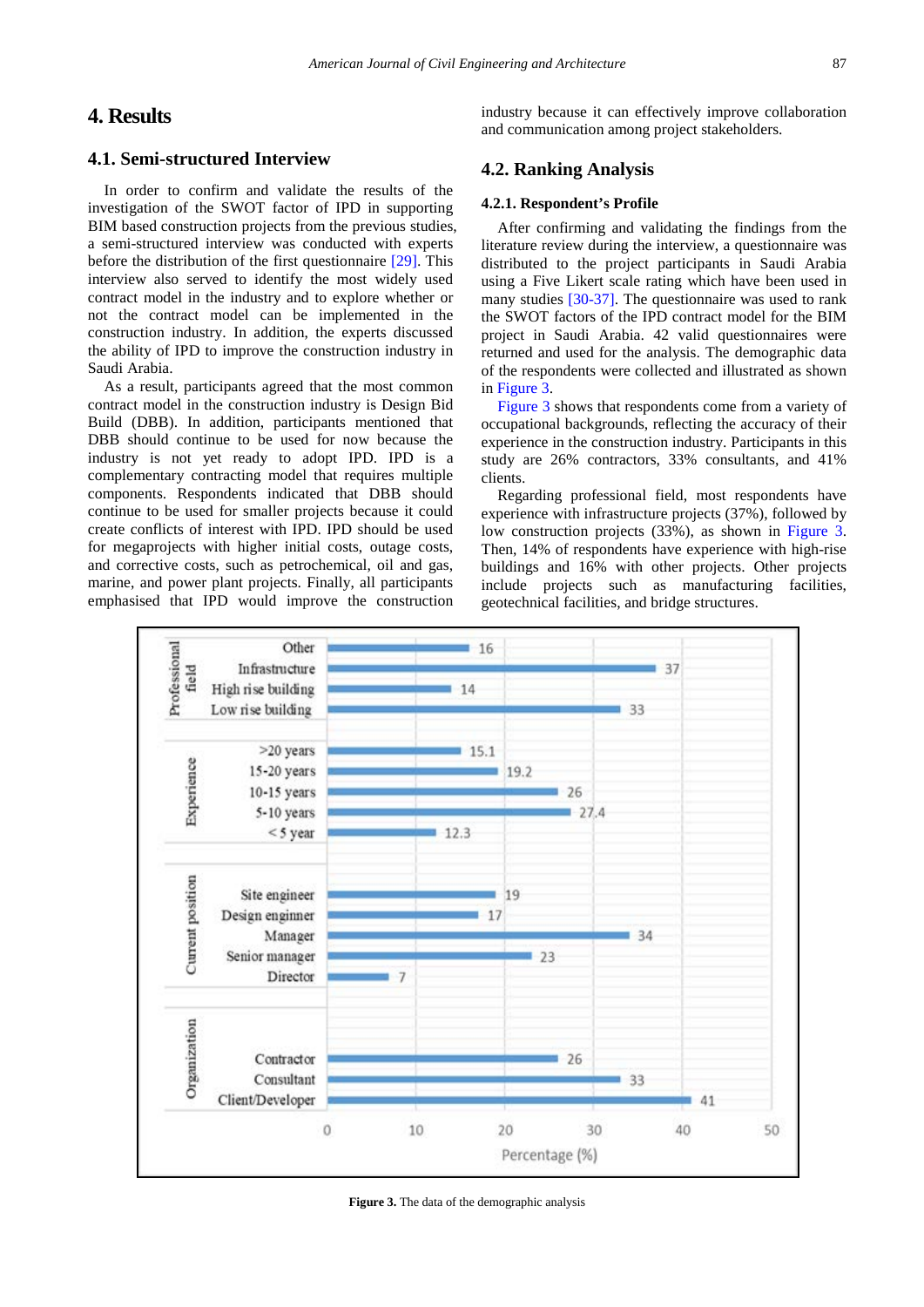<span id="page-6-0"></span>

| <b>SWOT Factor</b>                                                                          | <b>Mean value</b> | <b>Standard</b><br>deviation value | <b>Importance</b><br>level |
|---------------------------------------------------------------------------------------------|-------------------|------------------------------------|----------------------------|
| Strength                                                                                    |                   |                                    |                            |
| avoid risk and rewards                                                                      | 3.5774            | 0.6911                             | 5                          |
| Limited errors occur                                                                        | 4.1581            | 0.4755                             | 2                          |
| enhance the design toward sustainability                                                    | 4.0613            | 0.6347                             | 4                          |
| meets future activities and goals                                                           | 4.2548            | 0.5607                             | 3                          |
| leads to more collaboration among project stakeholder                                       | 4.2871            | 0.4584                             | 1                          |
| Weakness                                                                                    |                   |                                    |                            |
| conflict in interest between project stakeholders                                           | 3.3516            | 1.0787                             | $\overline{4}$             |
| high cost of implementation and procurement                                                 | 3.7065            | 0.6492                             | $\overline{2}$             |
| project stakeholder needs to change the culture and mindset                                 | 4.1258            | 0.5688                             |                            |
| contract model and application require time to understand                                   | 3.2226            | 1.0658                             | 3                          |
| Opportunity                                                                                 |                   |                                    |                            |
| achieve environmental goals through a collaborative effort to reduce waste                  | 3.8677            | 0.736                              | 3                          |
| save time for implementation of large projects                                              | 3.9323            | 0.8826                             | 4                          |
| collaboration and contract delivery method lead to improve the entire construction industry | 4.2226            | 0.4993                             |                            |
| promote innovative methodology in the industry                                              | 3.9968            | 0.6463                             | $\overline{2}$             |
| Threat                                                                                      |                   |                                    |                            |
| a trained and qualified operators and project stakeholders is required                      | 4.1581            | 0.7152                             | 2                          |
| lack of practice about contract model and the implementation                                | 4.029             | 0.6634                             |                            |
| lack of support from the authority                                                          | 3.9968            | 1.0062                             | 4                          |
| unclear vision of ROI leads to unwillingness on the implementation                          | 3.9645            | 0.9307                             | 3                          |

**Table 2. Ranking analysis of SWOT factors of Integrated Project Delivery in supporting BIM-based project**

#### **4.2.2. Relative Importance Index of SWOT Factors**

From the first questionnaire survey that was sent out to the project stakeholders in the Saudi Arabia region, the respondents were requested to rank the subfactors in each SWOT factors through the Likert Scale. As refer to Vinh, et al. [\[38\],](#page-10-2) the mean and standard deviation of the Likert Scale from the survey responses for each SWOT factors have been analysed and presented to identify the most critical factors, as shown in [Table 2.](#page-6-0)

From the analysis the most critical strength factor is "leads to more collaboration among project stakeholder", which has the highest mean and lowest standard deviation value with the mean value of 4.2871 and standard deviation value of 0.4584. The second most critical strength factor is "limited errors occur", with a mean value of 4.1581 and a standard deviation value of 0.4755. The third critical strength factor is "meets future activities and goals", with a mean value of 4.2548 and a standard deviation value of 0.5607. This factor has a higher mean value compared to the second most critical factor; however, this factor is further away from the "high mean low standard deviation" region; hence it will be less critical compared to the second factor. From the result, most of the respondents agree that the implementation can support the collaboration among project stakeholder as IPD can effectively enhance the seven dimensions (7D) of BIM.

Meanwhile, the most critical weakness factor is "project stakeholder needs to change the culture and mindset", with a mean value of 4.1258 and a standard deviation value of 0.5688. The second most critical weakness factor is "high cost of implementation and procurement", with a mean value of 3.7065 and a standard deviation of 0.6492. Other than that, the third most critical weakness factor will be "contract model and application require time to

understand", with a mean value of 3.2226 and a standard deviation value of 1.0658. From the result, we can see that the respondents think that the requirement of culture change is a huge barrier for the implementation as project stakeholders have been applying the traditional contract model that uses an entirely different mindset.

According to the opportunity group, the factor "collaboration and contract delivery method lead to improve the entire construction industry" are ranked number 1 as the most critical opportunity factor, with a mean value of 4.029 with standard deviation value of 0.4993. The factor that ranked number 2 will be "promote innovative methodology in the industry", with a mean value of 3.9968 and standard deviation value of 0.6463. Furthermore, for rank 3 factor, "achieve environmental goals through a collaborative effort to reduce waste" with a mean value of 3.8677 and a standard deviation value of 0.736 was ranked as the third place. From the result, we can summarize that most of the respondents agreed that the opportunity to improve the industry is more critical when compared to other factors.

From the ranking analysis of the threat group, "lack of practice about contract model and the implementation" is the most critical factor with a mean value of 4.029 and a standard deviation value of 0.6634. The second critical factor is the factor "a trained and qualified operators and project stakeholders is required" with a mean value of 4.1581 and a standard deviation value of 0.7152. The factor ranked number 3 will be a factor "unclear vision of ROI leads to unwillingness on the implementation", with a mean value of 3.9645 and a standard deviation value of 0.9307. Lack of practice about contract model and the implementation rated as the most critical factor as there is a very less practical practice in the Saudi Arabia construction industry.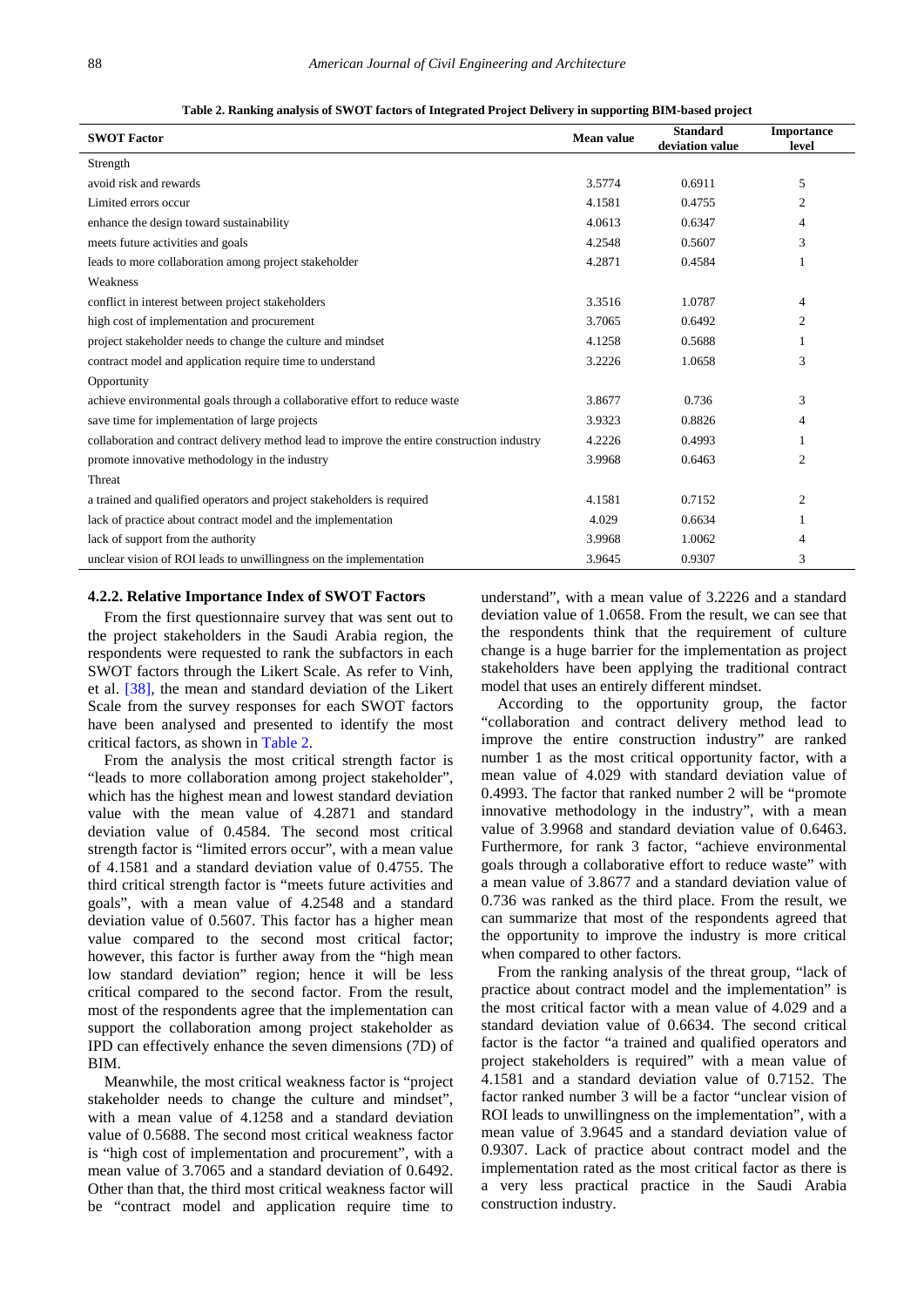#### **4.2.3. Implementation of SWOT Strategies**

The most critical factor for each SWOT factor has been identified, as shown in [Table 2.](#page-6-0) These critical factors should be utilized and overcome to fully enhance the implementation of IPD in BIM-based projects, as summarised in [Figure 4.](#page-7-0) An implementation strategy must be applied. Hence, an interview is carried out to explore the implementation strategies based on the perspective of an experienced engineer from the industry.

To utilize the Strength factor, it must promote collaboration among the project stakeholders. It can also effectively reduce rework, wastage and warehousing.

<span id="page-7-1"></span><span id="page-7-0"></span>

**Figure 4.** Summary of the most critical SWOT factors

From the interview, to overcome the Weakness, a top-down method should be implemented where the owner should put it as mandatory for the implementation of IPD on the project. The project stakeholder at the lower level should follow the instruction to improve the construction industry on the contract model, which is the opportunity factor. It needed to be done by learning through time. Project stakeholder should learn from the mistake to gain experience to fully implement the contract model and enhance its benefits. To overcome the Threats as well, a practical example of the project should be done to create a good example for the industry.

#### **4.2.4. Validation of Implementation Strategies**

With reference to the expert interview, the implementation strategies from previous studies were examined. These strategies were developed considering the relationship between the most critical factors among the SWOT factors. The final implementation strategies are shown in [Table 3.](#page-7-1) This results in four strategies; the first strategy is the Strength & Opportunity (SO), which aims to improve collaboration to achieve full implementation of IPD to effectively reduce design errors with BIM. The second strategy is Weakness & Opportunity (WO), which aims to highlight the importance of IPD and BIM to the private sector and government agencies by considering that a shift in thinking and culture is required while paying attention to the expensive cost of the software BIM. The third strategy is Strength & Threat (ST), which provides for mandatory top-down implementation by leveraging IPD's ability to improve collaboration to help BIM support future activities such as 7D BIM. The fourth strategy is Weakness & Threat (WT), an ongoing cultural shift toward IPD to improve contract model practices and implementation to support learning on BIM software.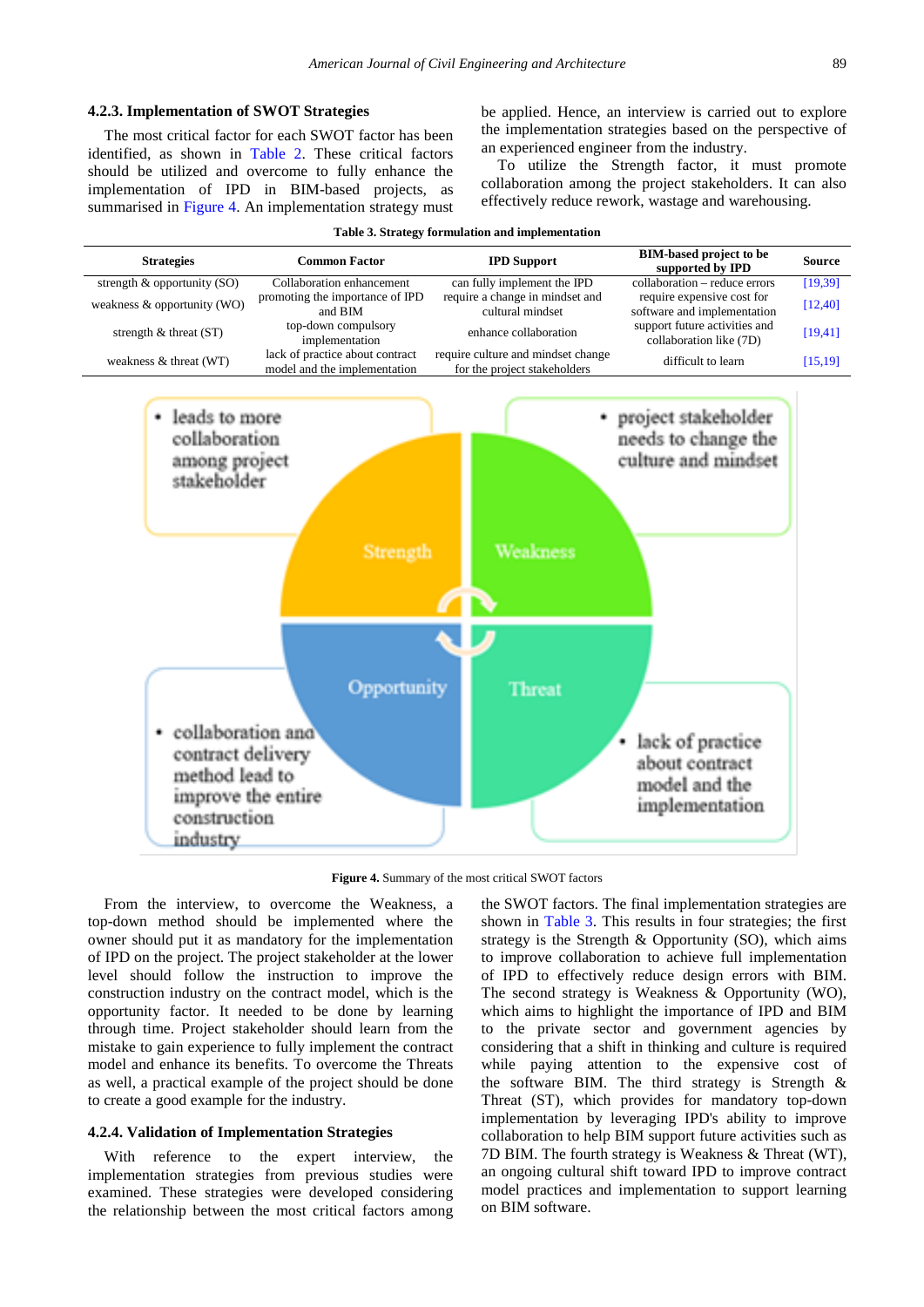## **4.3. Developing the Best SWOT Using AHP**

## **4.3.1. Evaluation of the Best SWOT Strategies**

Data for the Analytic Hierarchy Model were gathered using the second set of questionnaire surveys (AHP). The AHP model's goal is to accomplish Objective 3, which is to recommend the optimal method for employing IPD for BIM in supporting building projects. The questionnaire was used to compare the importance of the SWOT factors on a scale of 1 to 9. Furthermore, the questionnaire compared the strategies while taking several SWOT aspects into account. The respondent must be having a long year of experience in the sector. This survey drew the participation of three (3) stakeholders (SH). All responders have worked in the construction sector for more than 15 years.

According to the analysis, SH1 indicated that the Strength component is the most important compared to the other elements, with a weight of 0.615. The Opportunity component is the second most important, followed by the Threat and Weakness factors, in that order, as shown in [Figure 5.](#page-8-0) Regarding the Strength component, SO is the most appropriate and important strategy. Regarding the Weakness factor, WO is the most important strategy. WO is also one of the most important techniques for the Opportunity factor. Regarding the threat factor, SO is the most important strategy. In summary, respondents believe that SO is the most critical approach when all SWOT factors are considered, as shown [Figure 6.](#page-8-1)

As a result of examining all aspects of SWOT by SH1, the plan SO, "to increase collaboration to achieve full implementation of IPD to effectively minimize errors with BIM," was ranked as the best approach. This indicates that SH1 believes that it is critical to leverage implementation strengths and opportunities to support and improve implementation, as the respondent also identified strength as the most important SWOT aspect. When collaboration is achieved, there is an opportunity to eliminate redundant data and increase project efficiency [\[19\].](#page-9-17) This method can also be implemented by fostering mutual trust and open communication among project stakeholders.

<span id="page-8-0"></span>

**Figure 5.** Weight values of SWOT factors

Regarding to SH2, rated the Strength element as the most critical factor compared to the other criteria, as shown in [Figure 5,](#page-8-0) with a weighting of 0.520. The Opportunity element is the second most critical factor, followed by the Weakness factor. The Threat factor is the least critical. Results from SH2 in [Figure 6,](#page-8-1) show that when considering the component strategies, ST is the most appropriate and critical approach, with a sum weighting of 7.134.

SH2 selected the ST approach of "using mandatory topdown implementation by leveraging the potential of IPD to foster collaboration to promote BIM in supporting future activities" as the best strategy.

This indicates that SH2 believes that it is critical to leverage strength while reducing the influence of the threat component to promote and enhance implementation. This technique required top management, such as a customer, to mandate the implementation of IPD in BIM based projects, leaving the other project stakeholders no choice but to comply.

According to the results from SH3 stated that the threat component is the most important compared to the other elements, with a weight of 0.499. The weakness component is the second most important, followed by the opportunity component. SH3 believes that the Strength aspect is the least important. In evaluating the Strength component, WT is the most appropriate and critical method with a weight of 9.335 [Figure 6.](#page-8-1)

<span id="page-8-1"></span>

**Figure 6.** Sum of the weight values of SWOT strategies

SH3 ranked WT as the best strategy: "continuous cultural change toward IPD to improve contract model practices, and implementation to support learning on BIM software." SH3 believes that overcoming weaknesses and threats is critical, as these two elements ranked first and second among the SWOT factors. Change should be continuous and ongoing, with constant change becoming a routine to be managed [\[7\].](#page-9-5) A sudden change in culture will unsettle the project stakeholders and have a bad impact on them. Kiani and Khalili Ghomi [\[15\]](#page-9-13) agreed that a gradual change could improve the procedures of the contract model.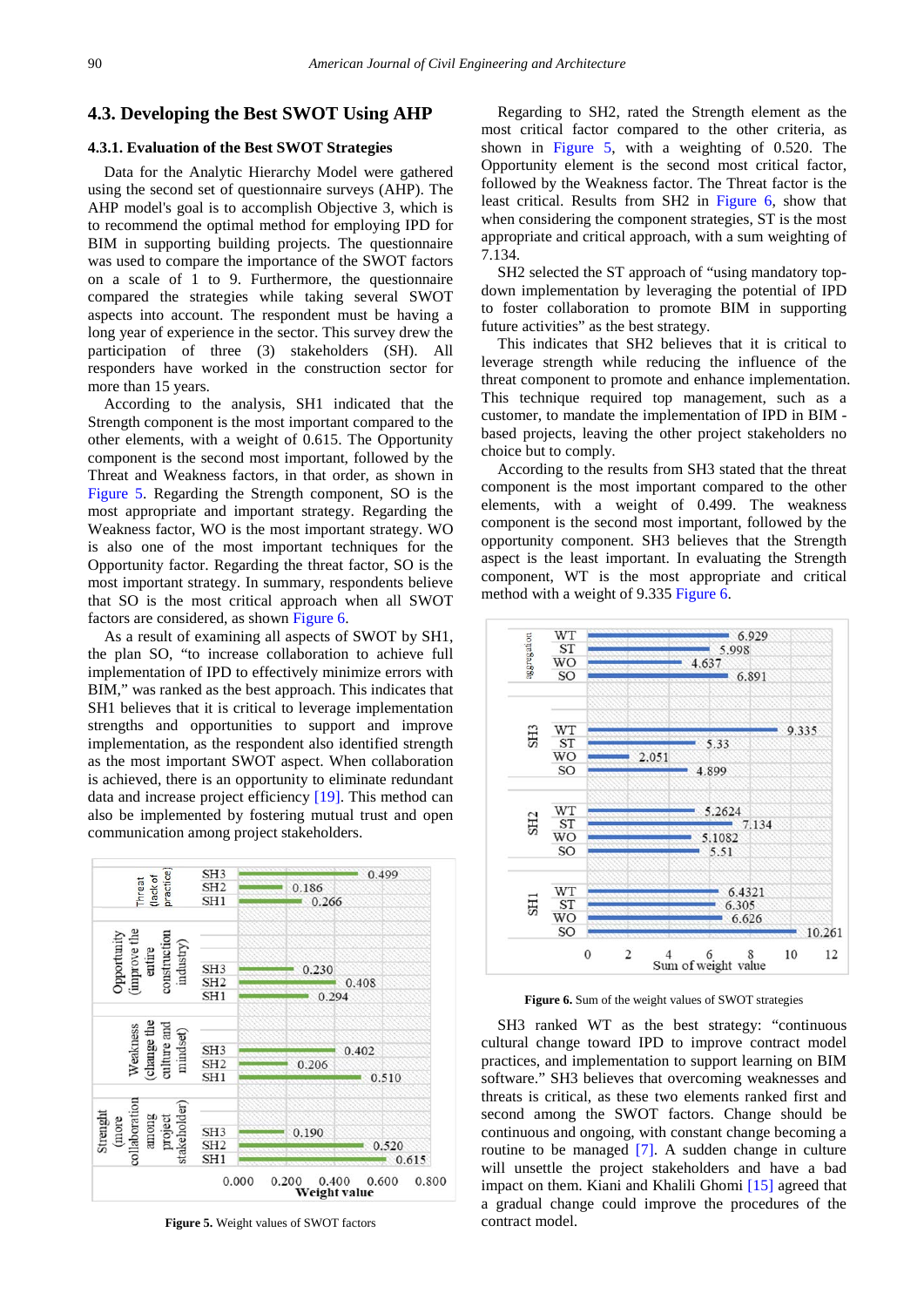[Figure 5](#page-8-0) shows the integrated perspective of the AHP model for the SWOT factor of all three stakeholders. From the result, the opportunity factor is the most important among all four SWOT factors. As shown in the descriptive statistical analysis, the most critical opportunity factor is the ability to "improve the overall construction industry in terms of collaboration and how contracts are managed." [Figure 6](#page-8-1) then identifies the integrated perspective for the strategies by taking the mean value for each strategy considering the various SWOT factors for all three SH. The result shows that the WT strategy has the highest mean value. In other words, WT is the most effective and implementable strategy that will improve the implementation of Integrated Project Delivery in support of BIM -based projects. The second most effective strategy is the SO strategy, followed by the ST and the WO strategies.

# **5. Conclusion**

With this study, we successfully investigated the contract for a BIM -based project in Saudi Arabia through a pilot study in the construction industry. In doing so, we found that most projects in Saudi Arabia are still implemented using the traditional design-bid-build contract model. In addition, the SWOT factors of this implementation include the Strength factor, which represents the ability to "collaboration among project stakeholder," the Weakness factor, which represents the "need for culture and mindset change," the Opportunity factor, which represents the ability to "improve the industry in terms of the contract model," while the Threat factor represents the "lack of practice of the contract model." A total of four implementation strategies, namely SO, WO, ST, and WT, were successfully identified based on the most critical SWOT factors through interview and validation by previous studies. Based on the integrated responses of three SH, the most critical SWOT factor is the opportunity factor. In terms of strategies, the best implementation strategies were identified through the integrated views of all three respondents on the AHP model. The WT strategy is the best strategy to implement.

To improve the research, more respondents should be used for each survey to get more accurate results. Also, the respondents should be from a different region of Saudi Arabia because the nature of projects may be different in different regions. Therefore, the respondents' perspective on the topic will be different.

# **References**

- <span id="page-9-0"></span>[1] S.Rowlinson, "Building information modelling, integrated project delivery and all that," Construction Innovation, 2017.
- <span id="page-9-16"></span>[2] A. A. Mousa, M. Hussein, and A. F. Kineber, "Value-Engineering Methodology for the Selection of an Optimal Bridge System," Transportation Research Record, p. 03611981211062154, 2021.
- <span id="page-9-1"></span>[3] J. Zuo et al., "Green building evaluation from a life-cycle perspective in Australia: A critical review," Renewable and Sustainable Energy Reviews, vol. 70, pp. 358-368, 2017.
- <span id="page-9-2"></span>[4] A. Al-Yami, M. O. J. I. J. o. B. P. Sanni-Anibire, and Adaptation, "BIM in the Saudi Arabian construction industry: State of the art, benefit and barriers," 2019.
- <span id="page-9-3"></span>[5] S.-W. Whang, K. S. Park, and S. Kim, "Critical success factors for implementing integrated construction project delivery," Engineering, Construction and Architectural Management, 2019.
- <span id="page-9-4"></span>[6] F. Hamzeh et al., "Integrated project delivery as an enabler for collaboration: a Middle East perspective," Built Environment Project and Asset Management, 2019.
- <span id="page-9-5"></span>[7] S. Durdyev, M. R. Hosseini, I. Martek, S. Ismail, and M. Arashpour, "Barriers to the use of integrated project delivery (IPD): a quantified model for Malaysia," Engineering, Construction and Architectural Management, 2019.
- <span id="page-9-6"></span>[8] D. C. Kent, B. J. J. o. c. e. Becerik-Gerber, and management, "Understanding construction industry experience and attitudes toward integrated project delivery," vol. 136, no. 8, pp. 815-825, 2010.
- <span id="page-9-7"></span>[9] B. C. Lines, A. J. Perrenoud, K. T. Sullivan, D. T. Kashiwag, and A. J. J. o. M. i. E. Pesek, "Implementing project delivery process improvements: Identification of resistance types and frequencies," vol. 33, no. 1, p. 04016031, 2017.
- <span id="page-9-8"></span>[10] X. Liao, C. Y. Lee, and H.-Y. Chong, "Contractual practices between the consultant and employer in Chinese BIM-enabled construction projects," Engineering, Construction and Architectural Management, 2019.
- <span id="page-9-9"></span>[11] A. H. Abd Jamil and M. S. Fathi, "Contractual challenges for BIM-based construction projects: a systematic review," Built Environment Project and Asset Management, 2018.
- <span id="page-9-10"></span>[12] B. D. Ilozor and D. J. Kelly, "Building information modeling and integrated project delivery in the commercial construction industry: A conceptual study," Journal of Engineering, Project, and Production Management, vol. 2, no. 1, pp. 23-36, 2012.
- <span id="page-9-11"></span>[13] P. Raisbeck, R. Millie, and A. J. M. Maher, "Assessing integrated project delivery: a comparative analysis of IPD and alliance contracting procurement routes," vol. 1019, p. 1028, 2010.
- <span id="page-9-12"></span>[14] Z. Hao, W. Zhang, and Y. J. P. o. Zhao, "Integrated BIM and VR to implement IPD mode in transportation infrastructure projects: System design and case application," vol. 16, no. 11, p. e0259046, 2021.
- <span id="page-9-13"></span>[15] I. Kiani and S. Khalili Ghomi, "The barriers and implementation of building information modeling (BIM) based on integrated project delivery (IPD) in the construction industry," IGCESH 2013, 2013.
- <span id="page-9-14"></span>[16] K. d. Wong and Q. Fan, "Building information modelling (BIM) for sustainable building design," Facilities, 2013.
- <span id="page-9-15"></span>[17] A.-Q. Gbadamosi et al., "A BIM based approach for optimization of construction and assembly through material selection," 2018.
- <span id="page-9-18"></span>[18] T. Mei, O. Wang, Y. Xiao, and M. Yang, "Rent-seeking behavior of BIM-and IPD-based construction project in China," Engineering, Construction and Architectural Management, 2017.
- <span id="page-9-17"></span>[19] A. Fakhimi, J. M. Sardroud, and S. Azhar, "How can Lean, IPD and BIM work together?," in ISARC. Proceedings of the International Symposium on Automation and Robotics in Construction, 2016, vol. 33, p. 1: IAARC Publications.
- <span id="page-9-19"></span>[20] H. Halttula, A. Aapaoja, and H. Haapasalo, "The contemporaneous use of building information modeling and relational project delivery arrangements," Procedia Economics and Finance, vol. 21, pp. 532-539, 2015.
- <span id="page-9-20"></span>[21] V. Belton and T. Stewart, Multiple criteria decision analysis: an integrated approach. Springer Science & Business Media, 2002.
- <span id="page-9-21"></span>[22] O. P. Akadiri, "Development of a multi-criteria approach for the selection of sustainable materials for building projects," University of Wolverhampton, 2011.
- <span id="page-9-22"></span>[23] K. Rezaei-Moghaddam and E. Karami, "A multiple criteria evaluation of sustainable agricultural development models using AHP," Environment, Development and Sustainability, vol. 10, no. 4, pp. 407-426, 2008.
- <span id="page-9-23"></span>[24] U. Sekaran and R. Bougie, Research methods for business: A skill building approach. John Wiley & Sons, 2016.
- <span id="page-9-24"></span>[25] E. A. Al-Atesh, Y. Rahmawati, N. A. W. A. Zawawi, and C. J. I. J. o. C. M. Utomo, "A decision-making model for supporting selection of green building materials," pp. 1-12, 2021.
- <span id="page-9-25"></span>[26] A. Ruslan et al., "A value-based decision-making model for selecting sustainable materials for buildings," vol. 11, no. 6, pp. 2279-2286, 2021.
- <span id="page-9-26"></span>[27] M. A. Basset, M. Mohamed, A. K. Sangaiah, and V. Jain, "An integrated neutrosophic AHP and SWOT method for strategic planning methodology selection," Benchmarking: An International Journal, 2018.